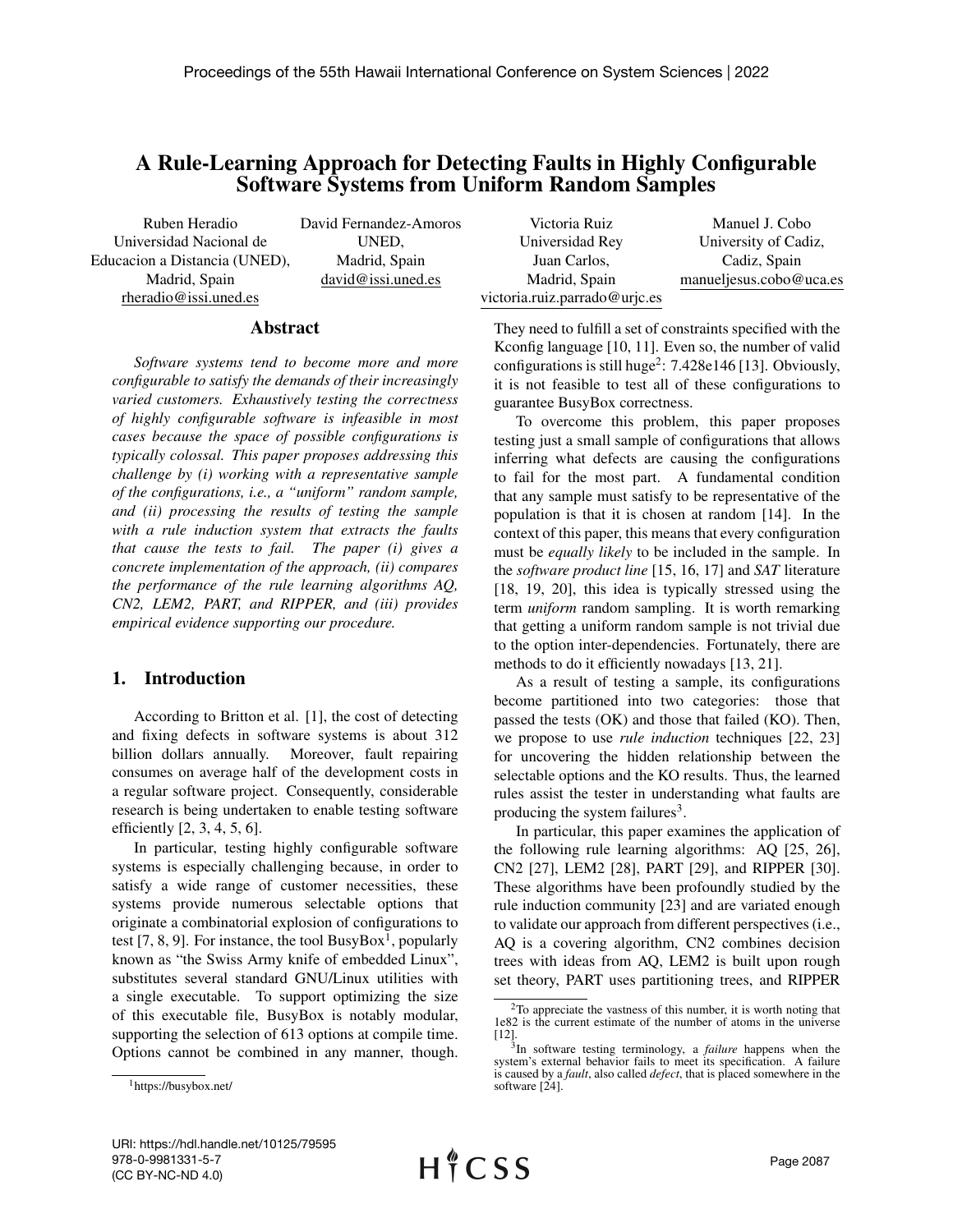applies pruning techniques to prevent rule overfitting).

Also, this paper reports the empirical validation of our approach by testing the prominent web application generator JHipster<sup>4</sup>, which is an open-source project that in June 2021 had 18,475 stars, 620 contributors, and 40,987 users in GitHub. According to the experimental results, the rules induced from random samples of 100 configurations are easily interpretable and can identify, on average, the whole population defects with *accuracy*=0.91, κ=0.81, *precision*=0.90, *recall*=0.86, and *specificity*=0.95.

The remainder of this paper is organized as follows. Section 2 introduces the JHipster case study, which will be used throughout the paper to motivate, explain and validate our approach. Section 3 describes our rule-based method in detail. Section 4 summarizes the experimental validation of our procedure. Finally, Section 5 provides some concluding remarks.

## 2. Case study

Halin et al. [31, 32, 33] have developed an exhaustive dataset<sup>5</sup> where the generation, compilation, and build of every possible configuration of JHipster v3.6.1 is tested. To the extent of our knowledge, this is the most complete dataset to date for configurable software testing, and thus it will be the one used in this article.

Figures 1 and 2 show the grammar (in *Extended Backus–Naur Form* [34]) and constraints that rule options' combination. For example, according to the *production rule* in Lines 1-5 of Figure 1, every JHipster configuration must include Authentication (i.e., a security mechanism to authenticate the web application users), but not DataBase mandatorily. According to Lines 10-13, JHipster offers four alternative authentication modalities: HTTPSession (a traditional stateful authentication mechanism based on HTTP sessions), JWT (an authentication method with a signed secure token that holds user's and authorities' credentials), OAuth2 (a stateless protection procedure with a secret key), or Uaa (an OAuth2 version for microservices). In addition, Line 11 of Figure 2 obligates that if the generated application is Monolithic, then its authentication mechanism must be HTTPSession, JWT, or OAuth2.

# 3. Analyzing random samples with rules

Halin et al.'s dataset encompasses a total of 26,256 configurations, from which 9,376 involve failures.

```
4https://www.jhipster.tech/
```

```
JHipster = Application Authentication BackEnd
          2 Clu ste redSe s sion [ DataBase ] [ Docker ]
          [InternationalizationSupport] [LibSass]
          [SocialLogin] [SpringWebSockets]
          5 TestingFrameworks ;
    Application = GatewayMicroservice
             Monolithic
             UaaServer:
10 Authentication = HTTPSession
11 | JWT<br>12 | OAu
             OAuth<sub>2</sub>
\begin{array}{c|c} \n 13 & \text{ | } \n \hline\n 14 & \text{BackEnd} = \n \end{array}BackEnd = Gradle
15 | Maven;
    Clustering redSession = NoCS
17 | HazelCastCS;
18 DataBase = DataBaseType DataBaseDev DataBaseProd ;
19 DataBaseType = Cassandra<br>20 | MongoDB
            MongoDB
21 | | [ElasticSearch] [Hibernate2ndLviCache];<br>22 Hibernate2ndLviCache = FhCache
    Hibernate2ndLviCache = EhCache
\begin{array}{c|c}\n 23 & \text{HazelCast;} \\
 24 & \text{DataBaseDev} = & \text{G}\n \end{array}24 DataBaseDev = CassandraDev<br>25 H2
            H<sub>2</sub>26 | MariaDBDev<br>27 | MongoDBDev
27 | MongoDBDev<br>28 | MvSQLDev
28 | MySQLDev<br>29 | PostareSC
            PostgreSQLDev ;
30 H2 = DiskBased
31 | InMemory ;
32 DataBaseProd = CassandraProd
33 | MariaDBProd
34 | MongoDBProd<br>35 | MvSQLProd
35 | MySQLProd<br>36 | PostareSQ
36 | PostgreSQLProd;<br>37 TestingFrameworks = C
    Testing Frame works = Cucumber Gating [Portactor];
```
Figure 1. JHipster grammar.

```
OAuth2 ∧ ¬SocialLogin ∧ ¬Microservice ⇒ SQL ∨
        MongoDB
   SocialLogin \Rightarrow (HTTPSession \lor JWT) \land Monolithic \land4 (SQL ∨ MongoDB )
   UaaServer ⇒ Uaa
    ¬OAuth2 ∧ ¬SocialLogin ∧ ¬Microservice ⇒ SQL ∨
        MongoDB ∨ Cassandra
   Microservice ∨ UaaServer \Rightarrow ¬Protractor
   Gateway \vee Monolithic \Rightarrow Protractor
10 Microservice ∨ Gateway ⇒ JWT ∨ Uaa
   11 Monolithic ⇒ HTTPSession ∨ JWT ∨ OAuth2
   12 SpringWebSockets ∨ HazelCastCS ⇒ Gateway ∨
         Monolithic
14 SQL ⇔ MariaDBProd ∨ MySQLProd ∨ PostgreSQLProd
15 MariaDBProd ⇒ H2 ∨ MariaDBDev
   16 MySQLProd ⇒ H2 ∨ MySQLDev
   17 PostgreSQLProd ⇒ H2 ∨ PostgreSQLDev
   18 MongoDB ⇔ MongoDBProd
19 MongoDBProd ⇔ MongoDBDev<br>20 Cassandra ⇔ CassandraPro
   20 Cassandra ⇔ CassandraProd
21 CassandraProd ⇔ CassandraDev<br>22 LibSass ⇒ Gatewav ∨ Monolith
22 LibSass ⇒ Gateway ∨ Monolithic<br>23 HazelCastCS ⇒ Gateway ∨ Monol
23 HazelCastCS ⇒ Gateway ∨ Monolithic<br>24 H2 ⇒ SQL
   H2 \Rightarrow SQL
```


<sup>5</sup>https://github.com/xdevroey/jhipster-dataset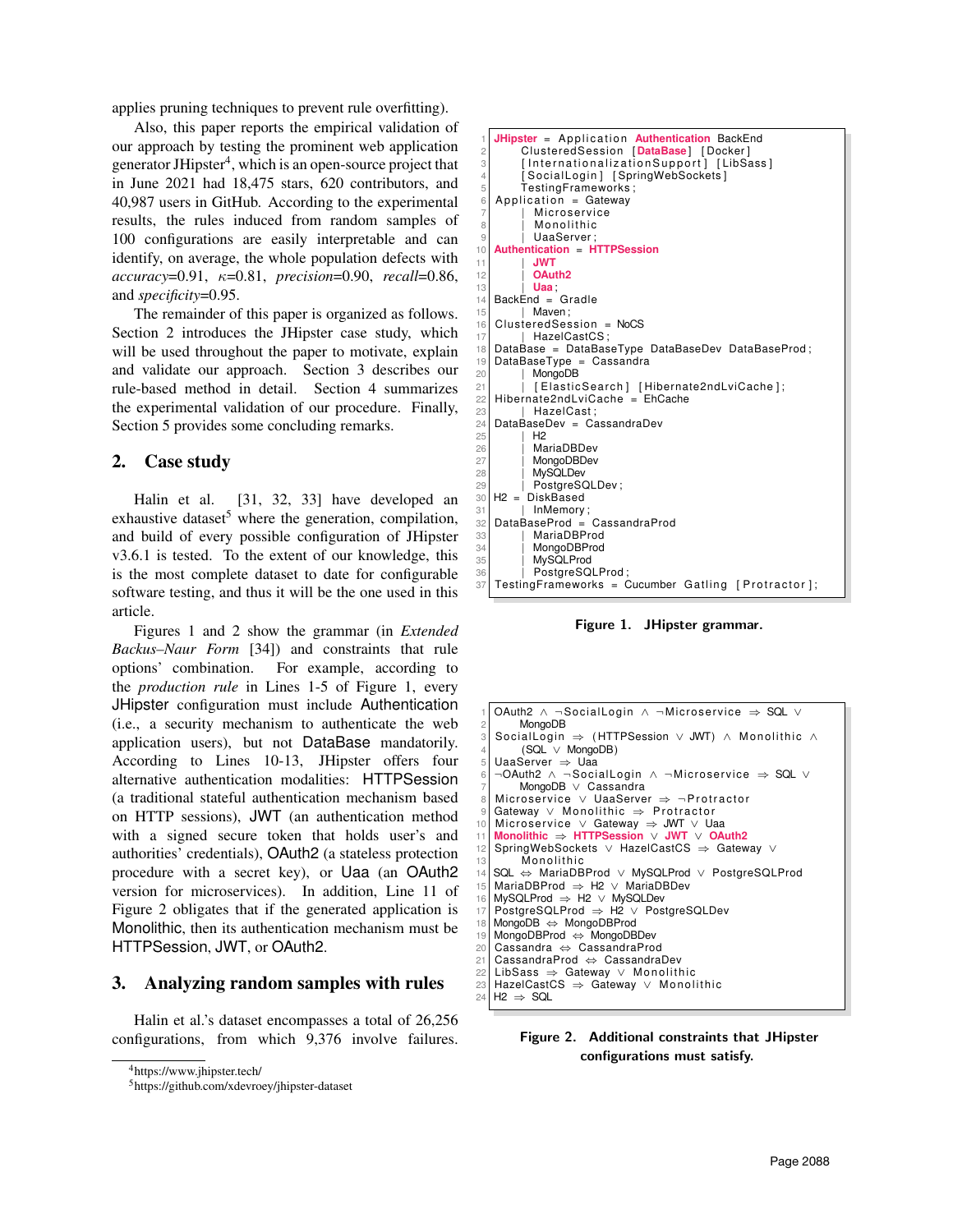For testing all configurations, the INRIA Grid'5000<sup>6</sup> consumed 4,376 hours of CPU time (182 days approximately), and 5.2 terabytes of disk space.

To identify the faults that caused the failures, Halin et al. used the  $arules<sup>7</sup>$  environment [35], which mines *association rules*. In contrast to the rule learners we recommend to use, *arules* not only looks for how the testing results depend on the selected options, but also on *how the options depend on themselves*. As a result, most of the rules that *arules* induces correspond to dependencies already specified by Figures 1 and 2. As that information is known before running the tests and it is useless for detecting the defects, it needs to be filtered manually.

In contrast, our method tests a reduced sample of configurations, and the obtained rules do not need any further post-processing.

## 3.1. Getting a uniform random sample

A straightforward strategy to get a uniform random sample is (i) producing a random configuration set without considering any option dependencies, and then (ii) verifying with a logic engine (e.g., a SAT-solver [36]) whether the configurations meet the dependencies. Unfortunately, option dependencies typically narrow the configuration space notably and thus getting a valid configuration at sheer random is very unlikely. As a result, more complex algorithms have been proposed to generate uniform random samples much more efficiently. An in-depth comparative study of state-of-the-art random samplers is presented in [13, 21].

Coming back to our case study, Table 1 summarizes the results of testing a uniform random sample with 20 configurations of JHipster. Each row represents a configuration, which is identified by a number (*Id. n*). The first 17 columns account for JHipster selectable options (Application, . . . , SpringWebSockets). The last column shows if the configuration passed the test or failed.

It is worth noting that the KO's proportion in the sample is  $\frac{8}{20}$  = 0.4, which resembles quite fairly the population KO's proportion ( $\frac{9,376}{26,256} = 0.36$ ).

# 3.2. Identifying faults

To infer which option combinations are causing the configurations to fail, we propose utilizing a rule induction system.

For example, Table 2 shows the rules learned with JRip, which is a RIPPER [30] implementation provided

by the RWeka package<sup>8</sup>. There are three rules. The first two have the form conditions  $\Rightarrow$  test result, where (i) conditions are a conjunction of option=value pairs, and (ii) the symbol " $\Rightarrow$ " stands for the classical logic implication. The last rule, typically called the *default rule* [23], is triggered when none of the previous ones is matched. Table 2 includes two additional columns that show how many configurations in the sample are covered and misclassified by a rule. For instance, the second rule covers Configurations 8, 14, and 15; and the default rule misclassifies Configuration 16.

One of our approach advantages is that rules are usually highly interpretable, which happens because learning algorithms strive to obtain a rule set with the following properties:

- *Generality*, i.e., each rule should cover the maximum number of configurations in the sample. To do that, rule conditions try to impose as few constraints as possible. As a result, they tend to have few option=value pairs, and hence the rules become easy to understand.
- *Completeness*, i.e., every configuration in the sample should be covered by some rule.
- *Consistency*, i.e., each configuration's test result should be correctly classified by the rule set.

It is worth noting that the rules in Table 2 identify the two most important faults in the entire JHipster configuration population:

- Regarding the first rule, there was a *GitHub issue* in JHipster v3.6.1 stating that Uaa was in Beta version. In fact, Uaa did not work at all: in total, 4,488 of the 26,256 configurations include Uaa selected, and 4,114 of them failed (i.e., 91.67% of the configurations with Uaa).
- Concerning the second rule, all of the 4,248 configurations with MariaDB and Gradle failed.

The next section deepens on how to evaluate rule-set quality.

# 3.3. Evaluating rule-set quality

Several metrics can be used to account for the rule-set performance from different perspectives. These metrics analyze a *confusion matrix* that classifies predictions depending on whether they met the actual values or not.

<sup>6</sup>https://www.grid5000.fr

<sup>7</sup>https://cran.r-project.org/web/packages/arules

<sup>8</sup>https://cran.r-project.org/web/packages/RWeka/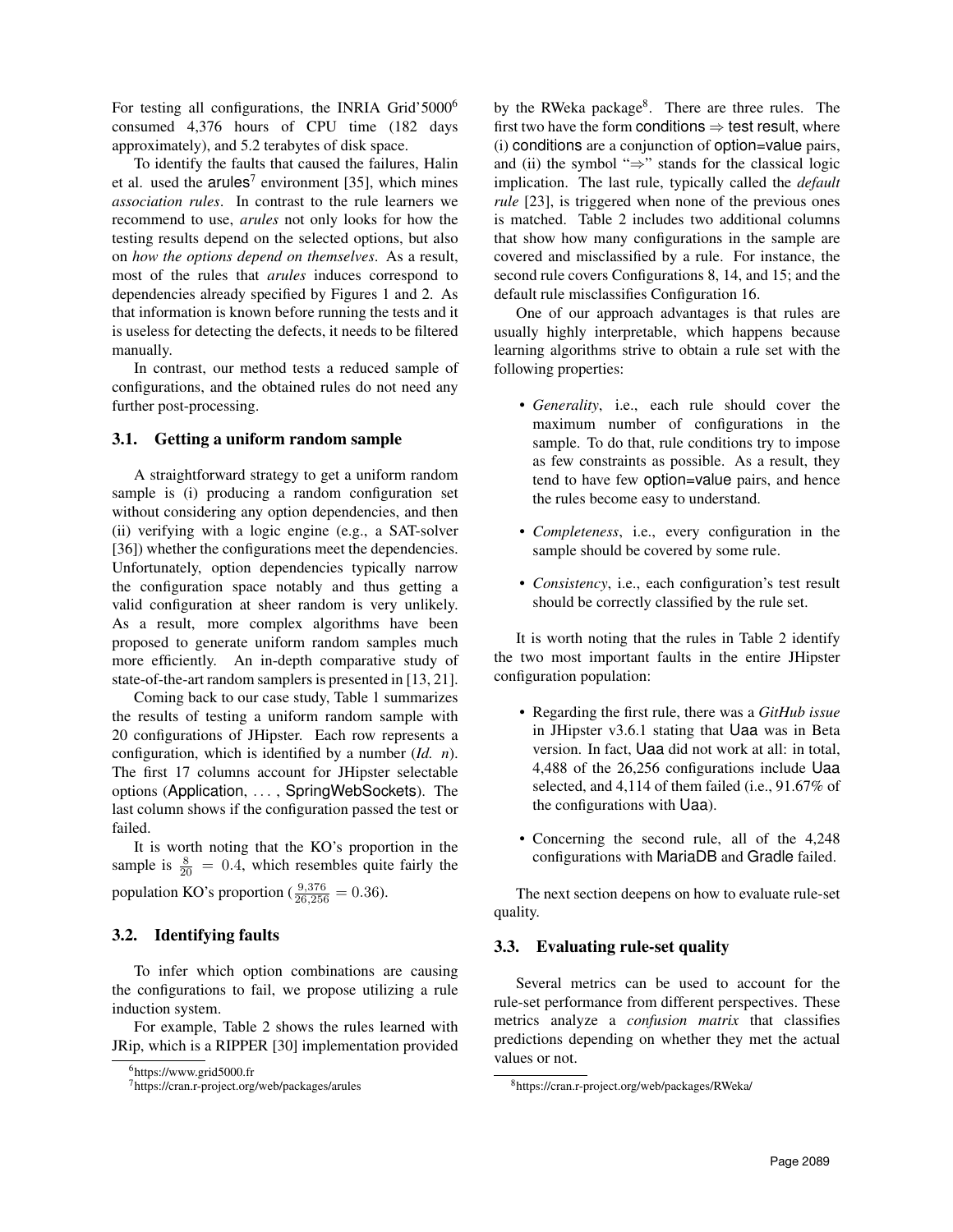| Id.            | Applicat.                | Authentic.         | <b>Back</b><br>End                  | <b>Clustered</b><br><b>Session</b> | Cucum.         | <b>DataBase</b><br>Dev | <b>DataBase</b><br>Prod | <b>DataBase</b><br><b>Type</b>         | <b>Docker</b>                |
|----------------|--------------------------|--------------------|-------------------------------------|------------------------------------|----------------|------------------------|-------------------------|----------------------------------------|------------------------------|
| 1              | Gateway                  | Uaa                | Maven                               | No                                 | <b>TRUE</b>    | DiskBased              | PostgreSQL              | SQL                                    | <b>FALSE</b>                 |
| $\frac{2}{3}$  | Monolithic               | <b>JWT</b>         | Gradle                              | No                                 | <b>TRUE</b>    | DiskBased              | <b>MySQL</b>            | SQL                                    | <b>FALSE</b>                 |
|                | Gateway                  | <b>JWT</b>         | Maven                               | N <sub>o</sub>                     | <b>TRUE</b>    | MySQL                  | <b>MySQL</b>            | SQL                                    | <b>TRUE</b>                  |
| 4              | Monolithic               | OAuth <sub>2</sub> | Maven                               | HazelCast                          | <b>TRUE</b>    | PostgreSQL             | PostgreSQL              | SQL                                    | <b>TRUE</b>                  |
| 5              | Gateway                  | <b>JWT</b>         | Gradle                              | HazelCast                          | <b>TRUE</b>    | DiskBased              | <b>MySQL</b>            | SQL                                    | <b>TRUE</b>                  |
| 6              | Monolithic               | <b>JWT</b>         | Maven                               | HazelCast                          | <b>TRUE</b>    | InMemory               | PostgreSQL              | SQL                                    | <b>FALSE</b>                 |
| $\overline{7}$ | Gateway                  | Uaa                | Maven                               | HazelCast                          | <b>TRUE</b>    | Cassandra              | Cassandra               | Cassandra                              | <b>TRUE</b>                  |
| 8              | Monolithic               | <b>HTTPSession</b> | Gradle                              | HazelCast                          | <b>TRUE</b>    | DiskBased              | MariaDB                 | SQL                                    | <b>FALSE</b>                 |
| 9              | Gateway                  | <b>JWT</b>         | Maven                               | HazelCast                          | <b>TRUE</b>    | InMemory               | <b>MySQL</b>            | SQL                                    | <b>FALSE</b>                 |
| 10             | Monolithic               | <b>HTTPSession</b> | Maven                               | No                                 | <b>TRUE</b>    | PostgreSQL             | PostgreSQL              | SQL                                    | <b>TRUE</b>                  |
| 11             | Gateway                  | Uaa                | Maven                               | N <sub>o</sub>                     | <b>TRUE</b>    | PostgreSQL             | PostgreSQL              | SQL                                    | <b>TRUE</b>                  |
| 12             | Monolithic               | <b>HTTPSession</b> | Maven                               | HazelCast                          | <b>TRUE</b>    | InMemory               | PostgreSQL              | SQL                                    | <b>FALSE</b>                 |
| 13             | Monolithic               | OAuth <sub>2</sub> | Maven                               | N <sub>0</sub>                     | <b>TRUE</b>    | MariaDB                | MariaDB                 | SQL                                    | <b>FALSE</b>                 |
| 14             | Monolithic               | <b>HTTPSession</b> | Gradle                              | HazelCast                          | <b>TRUE</b>    | InMemory               | MariaDB                 | SQL                                    | <b>FALSE</b>                 |
| 15             | Monolithic               | OAuth <sub>2</sub> | Gradle                              | HazelCast                          | <b>TRUE</b>    | InMemory               | MariaDB                 | SQL<br>SQL                             | <b>TRUE</b>                  |
| 16             | Monolithic               | OAuth <sub>2</sub> | Gradle                              | HazelCast                          | <b>TRUE</b>    | InMemory               | <b>MySQL</b>            |                                        | <b>TRUE</b>                  |
| 17             | Gateway                  | Uaa                | Maven                               | No                                 | <b>TRUE</b>    | InMemory               | PostgreSQL              | SQL                                    | <b>FALSE</b>                 |
| 18             | Monolithic               | OAuth <sub>2</sub> | Gradle                              | No                                 | <b>TRUE</b>    | InMemory               | <b>MySQL</b>            | SQL                                    | <b>TRUE</b>                  |
| 19             | Monolithic               | <b>JWT</b>         | Maven                               | N <sub>o</sub>                     | <b>TRUE</b>    | InMemory               | PostgreSQL              | SQL                                    | <b>TRUE</b>                  |
| 20             | Monolithic               | OAuth2             | Maven                               | HazelCast                          | <b>TRUE</b>    | InMemory               | MariaDB                 | SQL                                    | <b>TRUE</b>                  |
| Id.            | <b>Elastic</b><br>Search | Gatling            | <b>Hibernate</b><br>2ndLvl<br>Cache | Internat.<br><b>Support</b>        | <b>LibSass</b> | <b>Protractor</b>      | <b>Social</b><br>Login  | <b>Spring</b><br>Web<br><b>Sockets</b> | <b>Test</b><br><b>Result</b> |
| $\mathbf{1}$   | <b>FALSE</b>             | <b>TRUE</b>        | N <sub>o</sub>                      | <b>FALSE</b>                       | <b>FALSE</b>   | <b>TRUE</b>            | <b>FALSE</b>            | <b>TRUE</b>                            | KO                           |
| $\overline{c}$ | <b>FALSE</b>             | <b>TRUE</b>        | HazelCast                           | <b>TRUE</b>                        | <b>FALSE</b>   | <b>TRUE</b>            | <b>FALSE</b>            | <b>TRUE</b>                            | <b>OK</b>                    |
| 3              | <b>TRUE</b>              | <b>TRUE</b>        | EhCache                             | <b>FALSE</b>                       | <b>FALSE</b>   | <b>TRUE</b>            | <b>FALSE</b>            | <b>FALSE</b>                           | <b>OK</b>                    |
| 4              | <b>FALSE</b>             | <b>TRUE</b>        | EhCache                             | <b>FALSE</b>                       | <b>TRUE</b>    | <b>TRUE</b>            | <b>FALSE</b>            | <b>FALSE</b>                           | <b>OK</b>                    |
| 5              | <b>TRUE</b>              | <b>TRUE</b>        | HazelCast                           | <b>FALSE</b>                       | <b>TRUE</b>    | <b>TRUE</b>            | <b>FALSE</b>            | <b>FALSE</b>                           | <b>OK</b>                    |
| 6              | <b>TRUE</b>              | <b>TRUE</b>        | EhCache                             | <b>TRUE</b>                        | <b>TRUE</b>    | <b>TRUE</b>            | TRUE                    | TRUE                                   | <b>OK</b>                    |
| 7              | <b>FALSE</b>             | <b>TRUE</b>        | No                                  | <b>FALSE</b>                       | <b>FALSE</b>   | <b>TRUE</b>            | <b>FALSE</b>            | <b>TRUE</b>                            | KO                           |
| 8              | <b>FALSE</b>             | <b>TRUE</b>        | No                                  | <b>FALSE</b>                       | <b>FALSE</b>   | <b>TRUE</b>            | <b>FALSE</b>            | <b>FALSE</b>                           | KO                           |
| 9              | <b>TRUE</b>              | <b>TRUE</b>        | No                                  | <b>FALSE</b>                       | <b>FALSE</b>   | <b>TRUE</b>            | <b>FALSE</b>            | <b>FALSE</b>                           | <b>OK</b>                    |
| 10             | <b>FALSE</b>             | <b>TRUE</b>        | No                                  | <b>FALSE</b>                       | <b>TRUE</b>    | <b>TRUE</b>            | <b>FALSE</b>            | <b>TRUE</b>                            | <b>OK</b>                    |
| 11             | <b>FALSE</b>             | <b>TRUE</b>        | N <sub>o</sub>                      | <b>TRUE</b>                        | <b>TRUE</b>    | <b>TRUE</b>            | <b>FALSE</b>            | <b>TRUE</b>                            | <b>KO</b>                    |
| 12             | <b>FALSE</b>             | <b>TRUE</b>        | EhCache                             | <b>FALSE</b>                       | <b>TRUE</b>    | <b>TRUE</b>            | <b>TRUE</b>             | <b>FALSE</b>                           | <b>OK</b>                    |
| 13             | <b>TRUE</b>              | <b>TRUE</b>        | HazelCast                           | <b>FALSE</b>                       | <b>TRUE</b>    | <b>TRUE</b>            | <b>FALSE</b>            | <b>TRUE</b>                            | <b>OK</b>                    |
| 14             | <b>TRUE</b>              | <b>TRUE</b>        | No                                  | <b>FALSE</b>                       | <b>TRUE</b>    | <b>TRUE</b>            | <b>TRUE</b>             | <b>TRUE</b>                            | KO                           |
| 15             | <b>TRUE</b>              | <b>TRUE</b>        | HazelCast                           | <b>FALSE</b>                       | <b>FALSE</b>   | <b>TRUE</b>            | <b>FALSE</b>            | <b>FALSE</b>                           | KO                           |
| 16             | <b>FALSE</b>             | <b>TRUE</b>        | No                                  | <b>TRUE</b>                        | <b>TRUE</b>    | <b>TRUE</b>            | <b>FALSE</b>            | <b>TRUE</b>                            | KO                           |
| 17             | <b>TRUE</b>              | <b>TRUE</b>        | EhCache                             | <b>TRUE</b>                        | <b>TRUE</b>    | <b>TRUE</b>            | <b>FALSE</b>            | <b>TRUE</b>                            | KO                           |
| 18             | <b>FALSE</b>             | <b>TRUE</b>        | No                                  | <b>FALSE</b>                       | <b>FALSE</b>   | <b>TRUE</b>            | <b>FALSE</b>            | <b>FALSE</b>                           | <b>OK</b>                    |
| 19             | <b>TRUE</b>              | <b>TRUE</b>        | N <sub>o</sub>                      | <b>FALSE</b>                       | <b>TRUE</b>    | <b>TRUE</b>            | <b>TRUE</b>             | <b>TRUE</b>                            | <b>OK</b>                    |
| 20             | <b>TRUE</b>              | <b>TRUE</b>        | EhCache                             | <b>TRUE</b>                        | <b>FALSE</b>   | <b>TRUE</b>            | <b>FALSE</b>            | <b>FALSE</b>                           | <b>OK</b>                    |

Table 1. A JHipster uniform random sample of size 20.

| Induced Rule                                                                      | #Covered<br>configurations | #Misclassified<br>configurations |
|-----------------------------------------------------------------------------------|----------------------------|----------------------------------|
| Authentication = Uaa $\Rightarrow$ Test Result = KO                               | 4                          |                                  |
| $(DataBaseProd = MariaDB) \wedge (BackEnd = Gradle) \Rightarrow Test Result = KO$ | $\ddot{\phantom{1}}$       |                                  |
| DEFAULT $\Rightarrow$ Test Result = OK                                            | 13                         |                                  |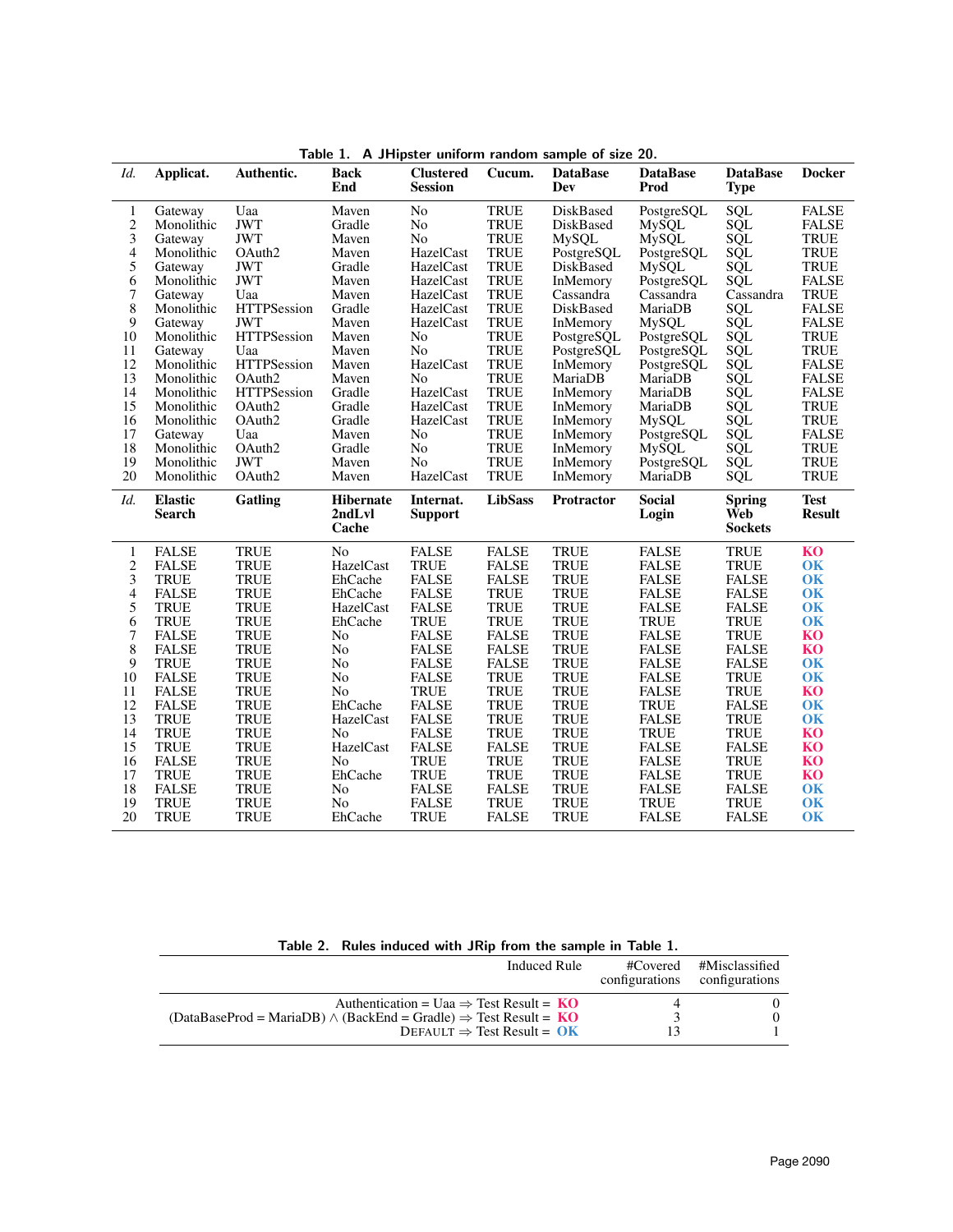For instance, Figure 3 shows the confusion matrix resulting from applying the rules in Table 2 to the whole population of configurations. These rules:

- Correctly predicted that 16,506 configurations did not present any failures. As the *testing goal* is to demonstrate that a program has faults<sup>9</sup>, these configurations are considered as *True Negatives* (TNs).
- Correctly predicted that 7,642 configurations raised failures. These configurations are considered *True Positives* (TPs).
- Mistakenly predicted that 374 configurations produced failures. These configurations are considered *False Positives* (FPs).
- Mistakenly predicted that 1,734 configurations did not present any failure. These configurations are considered *False Negatives* (FNs).



### Figure 3. Confusion matrix resulting from applying the rules in Table 2 to all possible JHipster configurations.

We propose measuring rule-set performance with the following indicators, all of them ranging from 0 to 1:

1. *Accuracy*, also known as *success rate*, is calculated with Equation 1 [38] as the ratio between correct predictions and the total number of predictions. Note that Equations 1-6 also show the measures for the numerical values corresponding to the confusion matrix in Figure 3.

$$
Accuracy = \frac{TP + TN}{TP + TN + FP + FN} = 0.92
$$
\n(1)

2. *Cohen's kappa coefficient*. The population of configurations may sometimes be considerably imbalanced, with an overwhelming proportion of OKs (or KOs). In those situations, a rule induction algorithm could "cheat" to accomplish high accuracy by constantly picking the most frequent class. The kappa statistic  $\kappa$  adjusts accuracy with Equations 2 and 3 [39] by considering the probability of a correct prediction just by chance.

$$
\kappa = \frac{\text{Accuracy} - \text{Pr}}{1 - \text{Pr}} = 0.82 \tag{2}
$$

$$
Pr = \frac{(TN + FP)(TN + FN)}{(TP + TN + FP + FN)^2} + \frac{(FN + TP)(FP + TP)}{(TP + TN + FP + FN)^2} = 0.56
$$
 (3)

3. *Precision* and *recall* are typically used in *information retrieval* problems [40]. Precision, known as the *positive predictive value* as well, calculates with Equation 4 how frequently the predicted KOs are actually KO. Recall, which is also called *sensitivity* or *true positive rate*, calculates with Equation 5 the proportion of actual KOs that were correctly predicted.

$$
Precision = \frac{TP}{TP + FP} = 0.95
$$
 (4)

$$
Recall = \frac{TP}{TP + FN} = 0.82
$$
 (5)

4. *Specificity*, also known as *true negative rate*, calculates with Equation 6 [38] the proportion of actual OKs that were correctly predicted.

$$
Specificity = \frac{TN}{TN + FP} = 0.98
$$
 (6)

According to the measures obtained with Equations 1-6 from Figure 3, the rules in Table 2 worked surprisingly well for a small sample with just twenty configurations. The following section analyzes in-depth the effect on rule-set performance of increasing the sample size and selecting the proper rule induction algorithm.

 $9$ As Myers et al. [37] highlight, the testing goal has a critical chological effect on the testers. When the objective is to psychological effect on the testers. demonstrate that a program has no faults, testers are influenced subconsciously to this end and tend to write test sets with a low probability of producing failures. Accordingly, it is recommended that testers pursue the contrary, i.e., demonstrating that the program fails.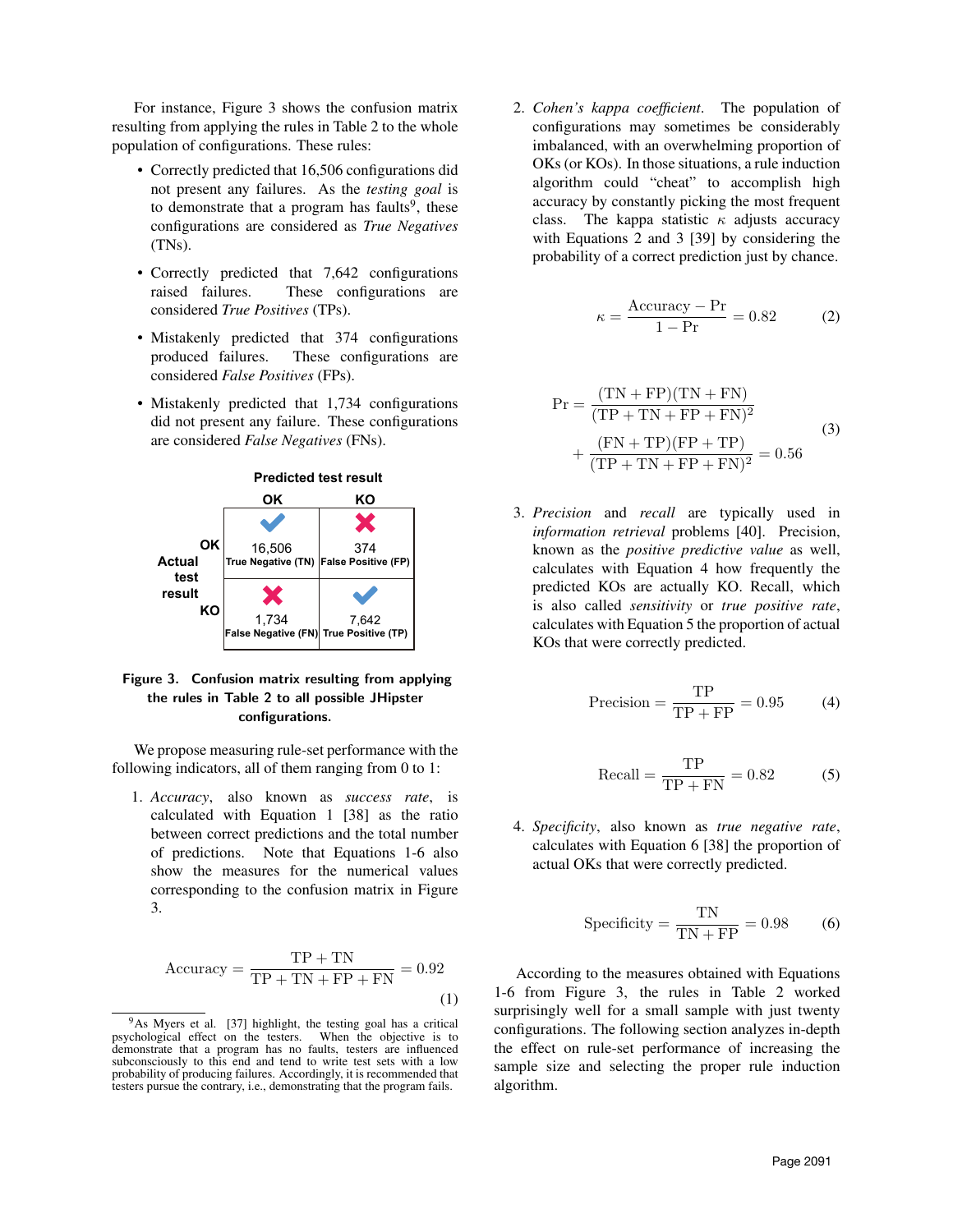# 4. Experimental validation

This section reports the experiments we undertook to answer the following Research Questions (RQs):

- RQ1: Sample size and rule learning influence on rule-set quality. *To what extent do the number of configurations in the sample and the chosen rule induction system affect the rule-set quality?*
- RQ2: Best rule learning algorithm. *What rule induction algorithm does predict faults the best?*
- RQ3: Expected results from a small sample. *What performance can achieve the rules induced from a reduced sample (particularly, from a sample with 100 configurations)?*

#### 4.1. Experimental setup

Five algorithms were validated empirically to verify their value for identifying faults in the JHipster dataset:

- 1. *Algorithm Quasi-optimal (AQ)* [25, 26]
- 2. *CN2* [27]
- 3. *Repeated Incremental Pruning to Produce Error Reduction (RIPPER)* [30]
- 4. *Learning from Examples Module, version 2 (LEM2)* [28]
- 5. *PART* [29]

In particular, the following  $R$  packages were used to perform the validation:

- 1. *RoughSets*<sup>10</sup> [41] for testing the algorithms AQ, CN2, and LEM2.
- 2. *RWeka*<sup>11</sup> [42, 29] for testing the algorithms PART and a RIPPER implementation called JRip.
- 3. *Caret*<sup>12</sup> [43] to evaluate rules' quality.

The data and code scripts to replicate our experiments are freely available at:

https://github.com/rheradio/hicss2022-experiments

#### 4.2. Results

The scatter plot in Figure 4 shows the measurements (accuracy,  $\kappa$ , precision, recall, and specificity) corresponding to the rules induced with the learning algorithms (AQ, CN2, JRip, LEM2, and PART) from samples of increasing size (from 20 to 200 configurations). Each blue point represents a measure. To facilitate the trend visualization, each plot includes a red regression curve.

According to Figure 4, measures improve as the sample size increases. Also, algorithms affect the measures. To quantify precisely the influence of both factors on each performance metric, Table 3 summarizes five *multivariate regression models* [14]. Each model has a metric as *response variable*, and the rule algorithms and sample size as *explanatory variables*. For example, the first subtable corresponds to the model:

 $Accuracy \sim AO + CN2 + JRip + LEM2 + PART + sample size$ 

Therefore, the expected accuracy for a rule set induced with AQ from a sample with 100 configurations of the JHipster dataset would be on average:

 $0.75 \text{·AQ} + 0 \text{·CN2} + 0 \text{·JRip} + 0 \text{·LEM2} + 0 \text{·PART} + 100 \text{·}0.0008 = 0.83$ 

According to Table 3, the influence of the rule algorithms and sample size on every metric is statistically significant. Moreover, the coefficients highlighted in red show that (i) JRip obtains the best results in terms of accuracy,  $\kappa$ , precision, and recall, and (ii) LEM2 gets the highest specificity.

For validating to what extent our approach works with small samples, we generated 1,000 random samples with 100 configurations, induced their corresponding rules with JRip, and computed their performance measures on the entire configuration population. The histograms in Figure 5 show the obtained results, which are complementarily summarized in Table 4.

## 4.3. Discussion

The analysis of the JHipster dataset provides experimental evidence supporting the following answers to the research questions:

- RQ1 (Sample size and rule learning influence): Both the sample size and the chosen rule learning algorithm influence the quality of the induced rules, i.e., the rule set capacity to point relevant faults from a sample.
- RQ2 (Best rule learning algorithm): The rule induction algorithm that obtained the best results is the RIPPER implementation JRip.

<sup>10</sup>https://cran.r-project.org/package=RoughSets

<sup>11</sup>https://CRAN.R-project.org/package=RWeka

<sup>12</sup>https://CRAN.R-project.org/package=caret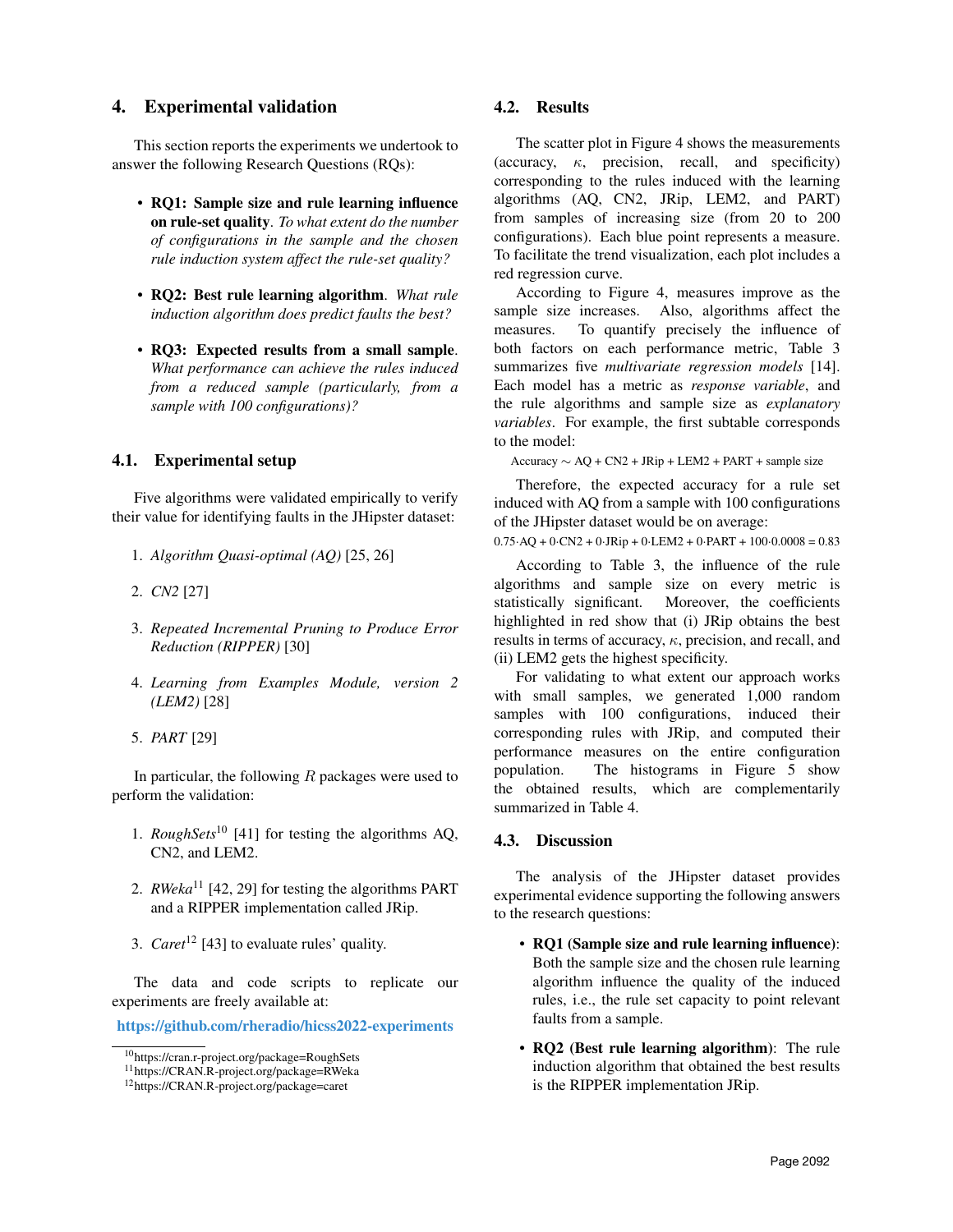

Figure 4. Performance measures depending on the sample size and the used rule induction algorithm.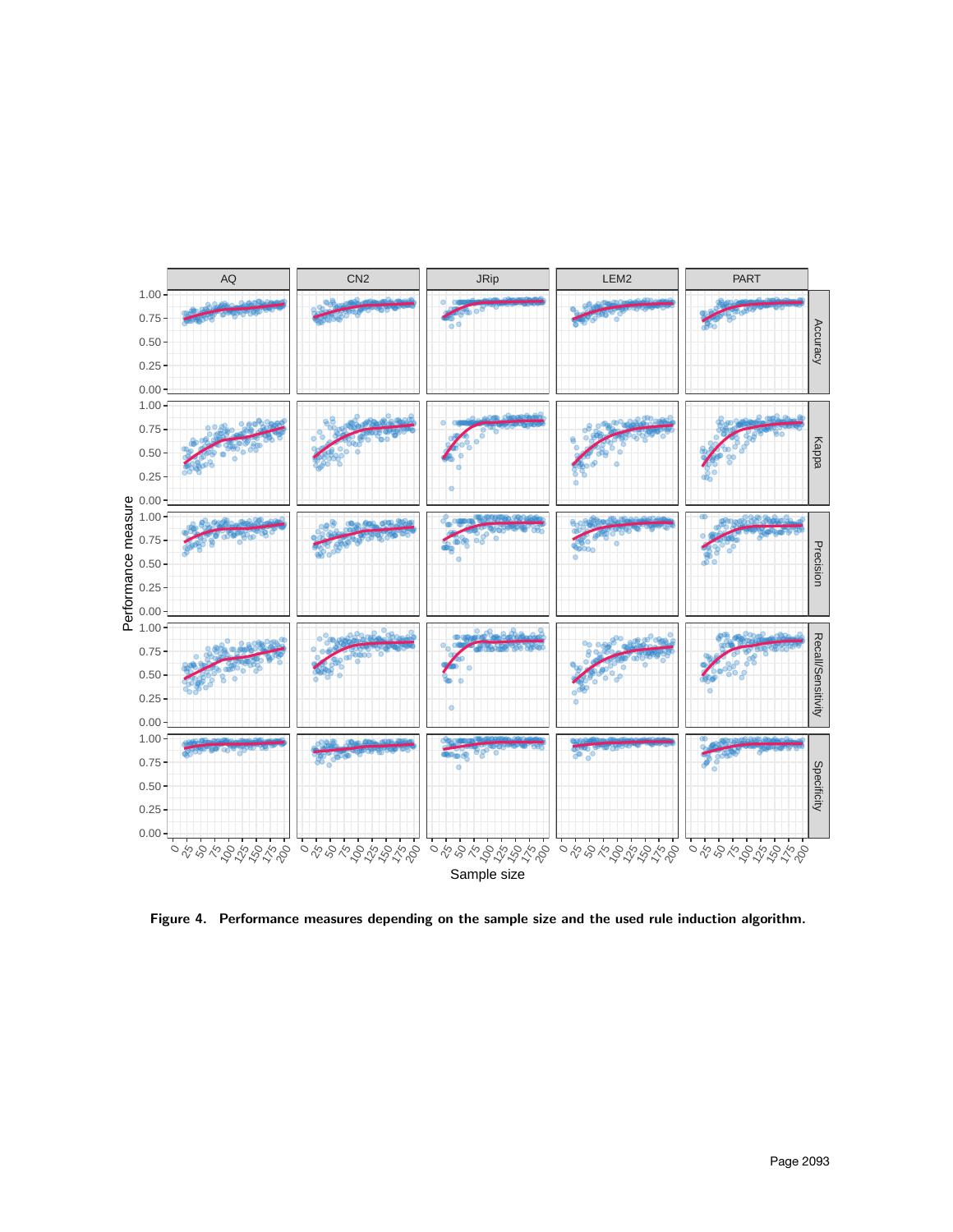|                    |                 | the sample size on the performance metrics.                                 |                  |           | 40            |                                                  |
|--------------------|-----------------|-----------------------------------------------------------------------------|------------------|-----------|---------------|--------------------------------------------------|
|                    |                 | <b>Accuracy</b> (adj. $R^2 = 0.99$ , <i>p</i> -value<2.2e-16)               |                  |           | 20            |                                                  |
| Coeff.             | <b>Estimate</b> | <b>Std. Error</b>                                                           | $t$ -value       | Pr(> t )  | 0             |                                                  |
| AQ                 | 0.7527          | 0.0043                                                                      | 174.51           | $<$ 2e-16 |               | Precision                                        |
| CN <sub>2</sub>    | 0.7770          | 0.0043                                                                      | 180.14           | $< 2e-16$ |               |                                                  |
| <b>JRip</b>        | 0.8116          | 0.0043                                                                      | 188.16           | $<$ 2e-16 | 60            |                                                  |
| LEM <sub>2</sub>   | 0.7744          | 0.0043                                                                      | 179.54           | $< 2e-16$ |               |                                                  |
| PART               | 0.7862          | 0.0043                                                                      | 182.27           | $< 2e-16$ | 40            |                                                  |
| sample size        | 0.0008          | $< 2e-16$                                                                   | 29.30            | $< 2e-16$ | Density<br>20 |                                                  |
|                    |                 | <b>Kappa</b> (adj. $R^2 = 0.98$ , <i>p</i> -value < 2.2e-16)                |                  |           | 0             |                                                  |
| Coeff.             | <b>Estimate</b> | <b>Std. Error</b>                                                           | $t$ -value       | Pr(> t )  |               | Specificity                                      |
| AQ                 | 0.4227          | 0.0102                                                                      | 41.48            | $< 2e-16$ | 60            |                                                  |
| CN <sub>2</sub>    | 0.4939          | 0.0102                                                                      | 48.47            | $< 2e-16$ |               |                                                  |
| <b>JRip</b>        | 0.5674          | 0.0102                                                                      | 55.68            | $< 2e-16$ | 40            |                                                  |
| LEM2               | 0.4724          | 0.0102                                                                      | 46.36            | $<$ 2e-16 | $20 \cdot$    |                                                  |
| PART               | 0.5110          | 0.0102                                                                      | 50.14            | $<$ 2e-16 | $0 \cdot$     |                                                  |
| sample size        | 0.0019          | 0.0001                                                                      | 29.32            | $<$ 2e-16 |               | ०.०.०.०. <i>०</i><br>१९८९, १<br>0.85             |
|                    |                 | <b>Precision</b> (adj. $R^2 = 0.99$ , <i>p</i> -value < 2.2e-16)            |                  |           |               | Perf                                             |
| Coeff.             | <b>Estimate</b> | <b>Std. Error</b>                                                           | $t$ -value       | Pr(> t )  |               |                                                  |
| AQ                 | 0.7615          | 0.0075                                                                      | 101.89           | $< 2e-16$ |               |                                                  |
| CN <sub>2</sub>    | 0.7260          | 0.0075                                                                      | 97.14            | $< 2e-16$ | Figure 5.     | Performan                                        |
| <b>JRip</b>        | 0.7991          | 0.0075                                                                      | 106.93           | $<$ 2e-16 |               | induced from 1,000 sa                            |
| LEM2               | 0.7959          | 0.0075                                                                      | 106.50           | $< 2e-16$ |               | (de                                              |
| <b>PART</b>        | 0.7566          | 0.0075                                                                      | 101.24           | $<$ 2e-16 |               |                                                  |
| sample size        | 0.0009          | $<$ 2e-16                                                                   | 19.46            | $< 2e-16$ |               |                                                  |
|                    |                 | <b>Recall / Sensitivity</b> (adj. $R^2 = 0.98$ , <i>p</i> -value < 2.2e-16) |                  |           |               | • RQ3 (Rules' qu                                 |
| Coeff.             | <b>Estimate</b> | <b>Std. Error</b>                                                           | $t$ -value       | Pr(> t )  |               | sample of size 10                                |
| AQ                 | 0.4873          | 0.0101                                                                      | 48.07            | $< 2e-16$ |               | a rule set with end                              |
| CN2                | 0.6181          | 0.0101                                                                      | 60.96            | $< 2e-16$ |               | significant faults.                              |
| <b>JRip</b>        | 0.6441          | 0.0101                                                                      | 63.53            | $< 2e-16$ |               |                                                  |
| LEM2               | 0.5214          | 0.0101                                                                      | 51.43            | $< 2e-16$ |               |                                                  |
| PART               | 0.6114          | 0.0101                                                                      | 60.30            | $<$ 2e-16 | 5.            | <b>Conclusions an</b>                            |
| sample size        | 0.0015          | 0.0001                                                                      | 24.14            | $<$ 2e-16 |               |                                                  |
|                    |                 | <b>Specificity</b> (adj. $R^2 = 0.99$ , <i>p</i> -value < 2.2e-16)          |                  |           |               | Classic literature o                             |
| Coeff.             | <b>Estimate</b> | Std. Error                                                                  | $t\mbox{-value}$ | Pr(> t )  |               | that the testers' primar<br>maximum number of fa |
| AQ                 | 0.9001          | 0.0043                                                                      | 211.38           | $< 2e-16$ |               | uncovering software de                           |
| CN2                | 0.8653          | 0.0043                                                                      | 203.19           | $< 2e-16$ |               |                                                  |
| JRip               | 0.9046          | 0.0043                                                                      | 212.42           | $< 2e-16$ |               | configurable software,                           |
| LEM2               | 0.9149          | 0.0043                                                                      | 214.86           | $< 2e-16$ |               | configuration sample t                           |
| PART               | 0.8833          | 0.0043                                                                      | 207.43           | $< 2e-16$ |               | failures. In contrast, we                        |
| sample size        | 0.0004          | $< 2e-16$                                                                   | 14.23            | $< 2e-16$ |               | a sample that represent.                         |
|                    |                 |                                                                             |                  |           |               | thus supports the autom                          |
|                    |                 |                                                                             |                  |           |               | That is, a sample that if                        |
|                    |                 | Table 4. Performance measure of the JRip rules                              |                  |           |               | what option combinatio                           |
|                    |                 | learned from 1,000 samples with 100 configurations                          |                  |           | correctly.    |                                                  |
|                    |                 | (descriptive statistics).                                                   |                  |           |               | In this paper,<br>W                              |
| Metric             | Mean            | Std.<br>Median<br>dev.                                                      | Min.             | Max.      |               | implementation of ou<br>a uniform random SA      |
| Accuracy           | 0.91            | 0.02<br>0.92                                                                | 0.81             | 0.96      | engine.       | As the input                                     |
| Kappa              | 0.81            | 0.82<br>0.04                                                                | 0.56             | 0.90      |               |                                                  |
| <b>Precision</b>   | 0.90            | 0.91<br>0.06                                                                | 0.69             | 1.00      |               | propositional logic for                          |
| Recall             | 0.86            | 0.05<br>0.86                                                                | 0.65             | 0.98      |               | testing any software w                           |
| <b>Specificity</b> | 0.95            | 0.04<br>0.95                                                                | 0.76             | 1.00      |               | expressed in a language                          |

Table 3. Summary of the linear models that account for the influence of the rule induction algorithms and

Table 4. Performance measure of the JRip rules learned from 1,000 samples with 100 configurations (descriptive statistics).

| (descriptive statistics). |      |              |        |      |      |  |  |
|---------------------------|------|--------------|--------|------|------|--|--|
| Metric                    | Mean | Std.<br>dev. | Median | Min. | Max. |  |  |
| Accuracy                  | 0.91 | 0.02         | 0.92   | 0.81 | 0.96 |  |  |
| Kappa                     | 0.81 | 0.04         | 0.82   | 0.56 | 0.90 |  |  |
| <b>Precision</b>          | 0.90 | 0.06         | 0.91   | 0.69 | 1.00 |  |  |
| Recall                    | 0.86 | 0.05         | 0.86   | 0.65 | 0.98 |  |  |
| <b>Specificity</b>        | 0.95 | 0.04         | 0.95   | 0.76 | 1.00 |  |  |



Figure 5. Performance measures of the JRip rules induced from 1,000 samples with 100 configurations (density plots).

• RQ3 (Rules' quality from small samples): A sample of size 100 typically supports extracting a rule set with enough quality to identify the most significant faults.

### 5. Conclusions and future work

Classic literature on software testing emphasizes that the testers' primary goal should be triggering the maximum number of failures that subsequently lead to uncovering software defects. In the context of highly configurable software, this strategy would look for a configuration sample that *maximizes* the number of failures. In contrast, we think it is preferable collecting a sample that *represents* the population adequately and thus supports the automated determination of the faults. That is, a sample that includes information concerning what option combinations fail but also what others work correctly.

In this paper, we have provided a concrete implementation of our approach built on top of a uniform random SAT-sampler and a rule-learning engine. As the input of the random sampler is a propositional logic formula, our prototype supports testing any software whose configurable options are expressed in a language translatable into Boolean logic, such as KConfig [10, 11], CDL [44], and Feature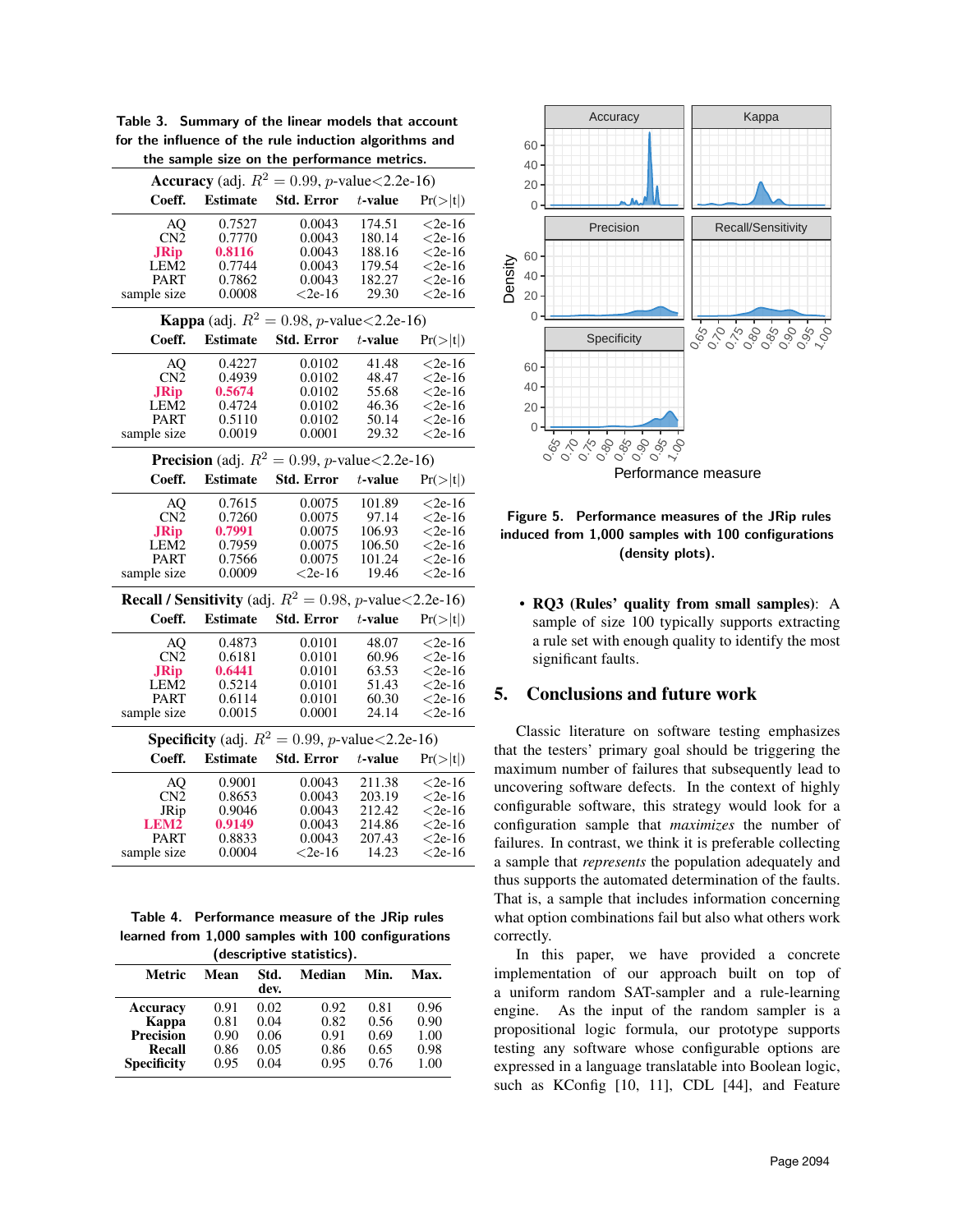Diagrams [45, 46].

The approach has been empirically validated with the JHipster dataset, which encompasses a considerable configuration space with 26,256 possible variants (36% of them involving failures). This is the largest dataset available in the literature [31, 32, 33], and due to its size and complexity, we believe our results are generalizable to other cases. Nevertheless, this should be tested in future work. Also, we plan to examine the capability of our approach to find and debug faults compared to other testing strategies, such as *combinatorial testing* [47] and *dissimilarity sampling* [48]. This comparison would definitely prove which strategy is better to fix faults: processing a representative sample, or working with a distorted sample that maximizes the number of failures.

#### Acknowledgements

This work has been supported by (i) the Universidad Nacional de Educacion a Distancia under grant 096-034091 2021V/PUNED/008 (OPTIVAC), (ii) the Spanish Ministry of Science, Innovation and Universities, under grant PID2019-105381GA-I00 (iScience), and (ii) the Community of Madrid, under the research network CAM ROBOCITY2030-DIH-CM S2018/NMT-4331.

#### References

- [1] T. Britton, L. Jeng, G. Carver, P. Cheak, , and T. Katzenellenbogen, "Reversible debugging software," tech. rep., University of Cambridge, Judge Business School, 2013.
- [2] I. Laradji, M. Alshayeb, and L. Ghouti, "Software defect prediction using ensemble learning on selected features," *Information and Software Technology*, vol. 58, pp. 388–402, 2015.
- [3] C. Tantithamthavorn, S. McIntosh, A. Hassan, and K. Matsumoto, "Automated parameter optimization of classification techniques for defect prediction models," in *International Conference on Software Engineering (ICSE)*, (Austin, Texas, USA), 2016.
- [4] R. Heradio, D. Fernandez-Amoros, C. Cerrada, and M. J. Cobo, "Machine Learning for Software Engineering: a Bibliometric Analysis from 2015 to 2019," in *54th Hawaii International Conference on System Sciences (HICSS)*, (Hawaii, USA), 2021.
- [5] X. Yang, D. Lo, X. Xia, and J. Sun, "Tlel: A two-layer ensemble learning approach for just-in-time defect prediction," *Information and Software Technology*, vol. 87, pp. 206–220, 2017.
- [6] D. Ryu, O. Choi, and J. Baik, "Value-cognitive boosting with a support vector machine for cross-project defect prediction," *Empirical Software Engineering*, vol. 21, no. 1, pp. 43–71, 2016.
- [7] T. Thüm, S. Apel, C. Kästner, I. Schaefer, and G. Saake, "A classification and survey of analysis strategies for

software product lines," *ACM Computing Surveys*, vol. 47, no. 1, pp. 1–45, 2014.

- [8] H. V. Nguyen, C. Kästner, and T. N. Nguyen, "Exploring Variability-Aware Execution for Testing Plugin-Based Web Applications," in *36th International Conference on Software Engineering (ICSE)*, (Hyderabad, India), p. 907–918, 2014.
- [9] R. Heradio, H. Perez-Morago, D. Fernandez-Amoros, F. Javier Cabrerizo, and E. Herrera-Viedma, "A bibliometric analysis of 20 years of research on software product lines," *Information and Software Technology*, vol. 72, pp. 1–15, 2016.
- [10] D. Fernandez-Amoros, R. Heradio, C. Mayr-Dorn, and A. Egyed, "A Kconfig Translation to Logic with One-Way Validation System," in *23rd International Systems and Software Product Line Conference (SPLC)*, (Paris, Feance), pp. 303–308, 2019.
- [11] D. Fernandez-Amoros, S. Bra, E. Aranda-Escolastico, and R. Heradio, "Using Extended Logical Primitives for Efficient BDD Building," *Mathematics*, vol. 8, no. 8, p. 1253, 2020.
- [12] J. C. Villanueva, "How many atoms are there in the universe?." Universe Today, 2009.
- [13] R. Heradio, D. Fernandez-Amoros, J. A. Galindo, and D. Benavides, "Uniform and scalable SAT-sampling for configurable systems," in *24th Systems and Software Product Line Conference (SPLC)*, (Montréal, Canada), pp. 1–11, 2020.
- [14] D. Kaplan, *Statistical Modeling: A Fresh Approach*. Project Mosaic, 2012.
- [15] Q. Plazar, M. Acher, G. Perrouin, X. Devroey, and M. Cordy, "Uniform Sampling of SAT Solutions for Configurable Systems: Are We There Yet?," in *12th IEEE Conference on Software Testing, Validation and Verification (ICST)*, (Xian, China, China), pp. 240–251, 2019.
- [16] J. Oh, P. Gazzillo, and D. Batory, "t-wise Coverage by Uniform Sampling," in *23rd International Systems and Software Product Line Conference (SPLC)*, (Paris, France), pp. 84–87, 2019.
- [17] D. Batory, J. Oh, R. Heradio, and D. Benavides, *Logic, Computation and Rigorous Methods: Essays Dedicated to Egon Börger on the Occasion of His 75th Birthday,* ch. Product Optimization in Stepwise Design, pp. 63–81. Springer International Publishing, 2021.
- [18] S. Sharma, R. Gupta, S. Roy, and K. S. Meel, "Knowledge Compilation meets Uniform Sampling," in *22nd International Conference on Logic for Programming, Artificial Intelligence and Reasoning (LPAR)*, (Awassa, Ethiopia), pp. 620–636, 2018.
- [19] D. Achlioptas, Z. S. Hammoudeh, and "Fast sampling of perfectly uniform satisfying assignments," in *21st International Conference on Theory and Applications of Satisfiability Testing (SAT)*, (Oxford, UK), pp. 135–147, 2018.
- [20] S. Chakraborty, D. J. Fremont, K. S. Meel, S. A. Seshia, and M. Y. Vardi, "On parallel scalable uniform SAT witness generation," in *21st International Conference on Tools and Algorithms for the Construction and Analysis of Systems (TACAS)*, (London, UK), pp. 304–319, 2015.
- [21] R. Heradio, D. Fernandez-Amoros, J. Galindo, D. Benavides, and D. Batory, "Uniform and Scalable Sampling of Highly Congurable Systems," *Submitted to Empirical Software Engineering (currently under review)*, 2021.